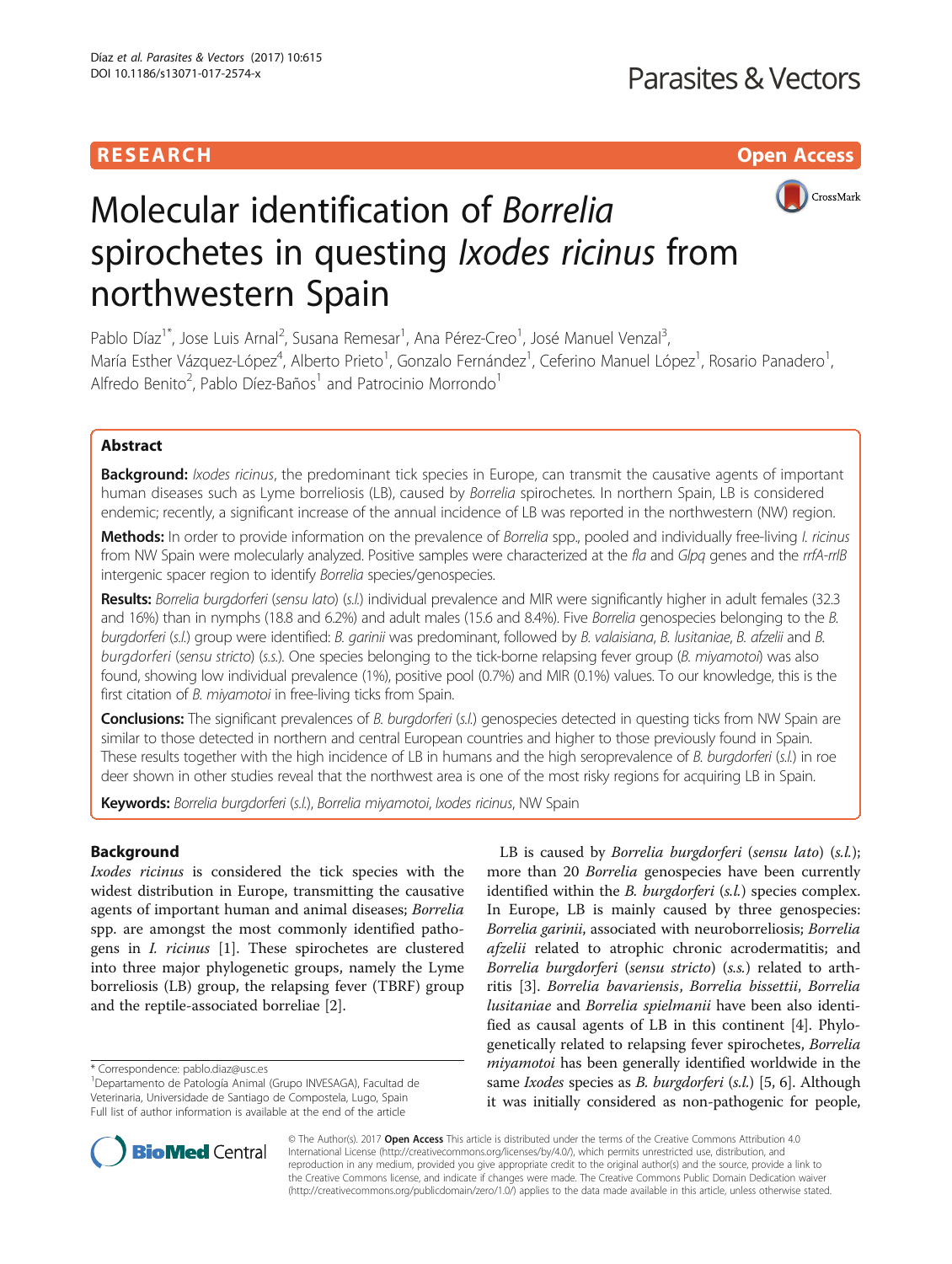<span id="page-1-0"></span>human cases of *B. miyamotoi* disease (BMD), very different to relapsing fever cases, have recently been reported in the USA, the Netherlands, Russia and Japan [[5, 7](#page-5-0)].

Twenty-four years ago, the overall annual incidence of LB in Spain was estimated to be 0.25 cases per 100,000 inhabitants although the disease is especially common in the northern regions where it is considered endemic [\[8](#page-5-0)]. In contrast, the endemic form of the TBRF has been diagnosed in central and southern regions, presenting a lower annual incidence (0.2/100,000 inhabitants) than LB [\[9, 10](#page-5-0)]. In Galicia (NW Spain), an increase of the annual incidence of LB was reported in recent years [[11](#page-5-0)]. In addition, it was determined that roe deer from this region were highly exposed to B. burgdorferi (s.l.) [\[12](#page-5-0)]. However, currently no studies have been performed on the percentage of infection and molecular identification of Borrelia spp. isolated from ticks in NW Spain. The main aim of the present study was to identify the species/genospecies of LB and TBRF Borrelia in free-living I. ricinus from Galicia (NW Spain) and to provide information on their prevalence.

# **Methods**

## Study area

The study was performed in Galicia, a 29,574 km<sup>2</sup> region located in the northwest of Spain (43°47′–41°49'N, 6° 42′–9°18'W) with an oceanic climate, characterized by mild temperatures and high precipitation. Galicia is a major livestock breeding area, where animals are mainly reared in a semi-extensive management system; the landscape is composed of meadows (Poa pratensis, Lolium perenne and Festuca pratensis) and large autochthonous forest areas, the more common tree species being Quercus robur and Castanea sativa [[13\]](#page-5-0).

## Collection of ticks

In 2015, questing ticks were collected by flagging from vegetation in 17 different sampling locations. A  $1 \text{ m}^2$  piece of white cotton flannel was used and the ticks on the flag

were counted and removed every 2 m. The flagging time (30 min of sampling) was similar in each site. Ticks were conserved in 90% ethanol until analyzed. In the laboratory, ticks were examined microscopically and identified to stage and species using different reference keys [[14](#page-5-0), [15](#page-5-0)].

Pools of ten whole *I. ricinus* nymphs or up to five adults from each sampling location were first analyzed in order to detect Borrelia spp. Data for the number of pools and ticks processed are summarized in Table 1. Initially, ticks were washed in sterile distilled water. Then, adult ticks were longitudinally cut with a sterile scalpel, and half only was used; the whole nymphs were processed. Finally DNA was extracted using a commercial kit (High Pure PCR Template Preparation Kit, Roche Diagnostics GmbH®, Mannheim, Germany) following the manufacturer's instructions. In order to maximize DNA yields, ticks were first crushed with a micropestle in 200 μl of Tissue Lysis Buffer. All tick pools were subjected to a nested PCR targeting the fla gene, using previously described protocols [[16, 17\]](#page-5-0).

In addition, the presence of Borrelia spp. DNA was determined from 384 (192 nymphs, 96 males and 96 females) individual *I. ricinus* samples by a real-time PCR assay. Adults and nymphs were processed and DNA extracted using the same protocol as for pool analysis. A  $qPCR$  targeting the flagellin gene (*fla*), especially developed for the present study, was designed manually based on multiple sequence alignment as follows: forward (5'- GCT CAA TAT AAC CAA ATG CAC ATG-3′), reverse (5′-AGA TTT GCA ACA TTA GCT GCA TAA A-3′) and probe (5′-/56-FAM/AAC AGC TGA AGA GCT TGG AAT GCA/3IABkFQ/-3′). The qPCR was performed using 5 μl of template into a 20 μl reaction final volume using GoTaq™ Master Mix (Promega, Madison, WI, USA) on a 7500 FAST cycler (Applied Biosystems, Foster City, CA, USA) under the following conditions: initial denaturation at 95 °C for 5 min, 40 cycles of denaturation at 95 °C for 15 s and annealing and extension

Table 1 Percentage of Borrelia burgdorferi (s.l.) and relapsing fever Borrelia positive individual ticks and pools, and minimum infection rate (MIR) in questing *I. ricinus* from NW Spain

|                            |                | Borrelia burgdorferi (s.l.) | Relapsing fever Borrelia |
|----------------------------|----------------|-----------------------------|--------------------------|
| Nymphs <sup>a</sup>        | Positive ticks | 26/192 (18.8%)              | 2/192 (1.0%)             |
|                            | Positive pools | 45/73 (61.6%)               | 0/73(0)                  |
|                            | <b>MIR</b>     | 45/730 (6.2%)               | 0/730(0)                 |
| Adult males <sup>b</sup>   | Positive ticks | 15/96 (15.6%)               | 1/96 (1.0%)              |
|                            | Positive pools | 12/32 (37.5%)               | $1/32(3.1\%)$            |
|                            | <b>MIR</b>     | 12/143 (8.4%)               | 1/143(0.7%)              |
| Adult females <sup>b</sup> | Positive ticks | 31/96 (32.3%)               | 1/96 (1.0%)              |
|                            | Positive pools | 28/37 (75.7%)               | 0/37(0)                  |
|                            | <b>MIR</b>     | 28/175 (16.0%)              | 0/175(0)                 |

<sup>a</sup>Pools of ten *I. ricinus*<br><sup>b</sup>Pools up to five Lric

<sup>b</sup>Pools up to five *l. ricinus*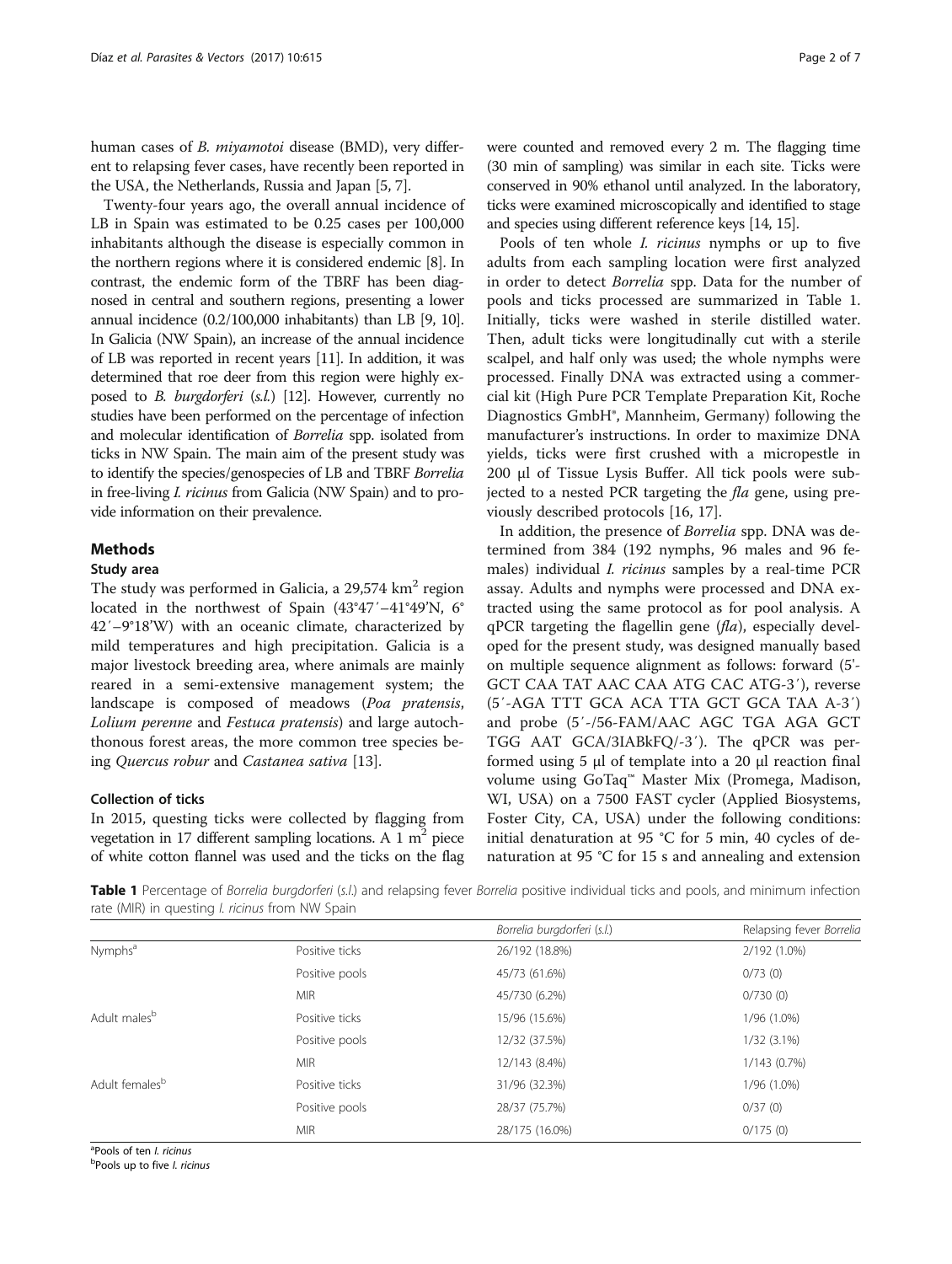at 60 °C for 1 min. To generate quantitative data, a synthetic oligonucleotide (Ultramer™, Integrated DNA Technologies Inc., Coralville, IO, USA) encompassing the *fla* region targeted by the primers was used as positive control. It was normalized at  $5 \times 10^5$  copies per reaction and 3 replicates from its serial 10-fold dilutions were tested to obtain efficiency, linearity and repeatability data of the assay. A cut-off value for positive samples was established at cycle quantification (Cq) values lower than 38. The inclusivity of this qPCR assay was tested analysing previously confirmed samples containing all Borrelia burgdorferi (s.l.) genospecies described in Spain [[18](#page-5-0)–[21](#page-5-0)]. All qPCR positive individual tick samples were also tested using the aforementioned fla nested-PCR. In order to identify Borrelia species/genospecies, PCR products were purified and subsequently sequenced; sequences were aligned and edited using ChromasPro (Technelysium, Brisbane, Australia), and consensus sequences were scanned against the GenBank database using the Basic Local Alignment Search Tool (BLAST; [http://blas](http://blast.ncbi.nlm.nih.gov/Blast.cgi)[t.ncbi.nlm.nih.gov/Blast.cgi\)](http://blast.ncbi.nlm.nih.gov/Blast.cgi). Finally, all individual and pooled samples identified as B. burgdorferi (s.l.) or B. miyamotoi were further characterized at the rrfA-rrlB intergenic spacer region (IGS) and the glycerophosphodiester phosphodiesterase (GlpQ) gene, respectively, using primers previously reported [\[22, 23\]](#page-5-0). Unique partial sequences identified in this study were deposited in the GenBank database under accession numbers MG245772–MG245790 and MG356949–MG356956 (Additional file [1:](#page-4-0) Table S1).

#### Statistical analysis

The minimum infection rate (MIR) was used to estimate the prevalence of Borrelia in pooled ticks. This was

calculated as the ratio of the number of positive pools to the total number of tested ticks, assuming that only one infected tick exists in a positive pool. Differences in both the individual prevalence and MIR between nymphs, adult males and adult females were analyzed by means of a Chi-square test. All statistical analyses were performed using IBM SPSS Statistics 20 (IBM Corporation, Armonk, New York, USA).

## Results

The qPCR assay obtained 93.26% of efficiency and a linearity value of  $R^2 = 0.99$ . Moreover, the intra-assay reproducibility test resulted in a range of values from 0.5–32.7% (Fig. 1). The lower limit of detection was established as at least 5 copies per reaction and the lower limit of quantification was 50 copies per reaction. The inclusivity test resulted in positive detection of all genospecies mentioned before. Cq values ranged from 27.22  $(5.14 \times 10^3 \text{ copies}/-)$ reaction) to 37.87 (4.73 copies/reaction).

After *fla* and IGS PCRs, all positive samples were sequenced successfully, except for ten individual isolates which had underlying signals in the electropherogram that prevented the accurate readout of sequences. In both individual and pooled ticks, sequence analysis allowed the identification of four pathogenic Borrelia genospecies belonging to the B. burgdorferi (s.l.) group (B. afzelii, B. garinii, B. lusitaniae and B. valaisiana) and one belonging to the relapsing fever Borrelia group (B. miyamotoi); in addition, B. burgdorferi (s.s.) was only detected in pooled samples.

The prevalence of *B. burgdorferi* (s.l.) and relapsing fever Borrelia in both individual and pooled ticks as well as the minimum infection rate (MIR) are summarized in

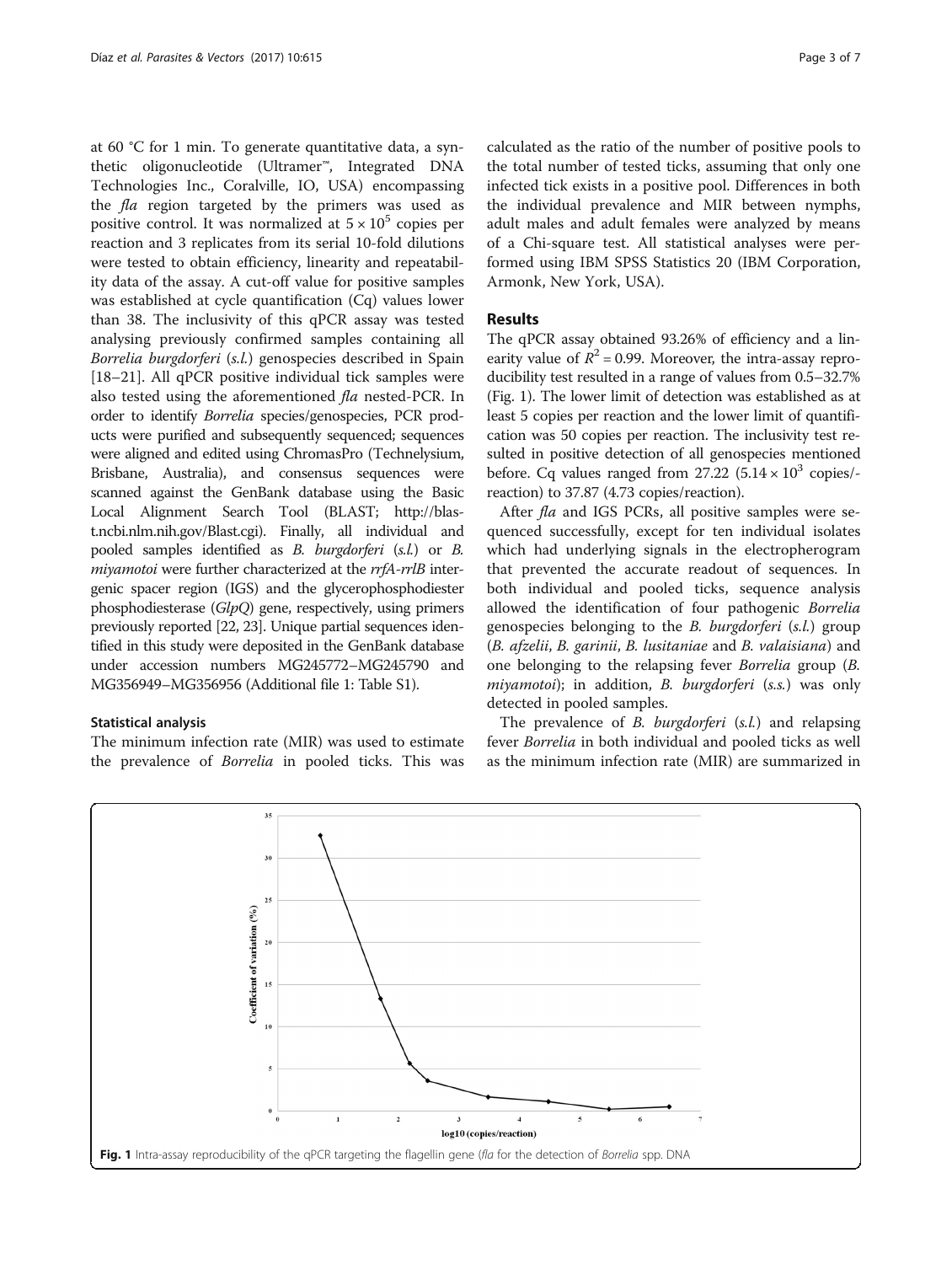Table [1](#page-1-0). The individual prevalence of B. burgdorferi (s.l.) was significantly higher in adult females than in nymphs  $(x^2 = 14.174, df = 1, P < 0.001)$  and adult males  $(x^2 = 14.174, df = 1)$ 7.319,  $df = 1$ ,  $P = 0.006$ ). In contrast, the mean number of Borrelia spirochetes per tick was higher in adult males  $(1.25e04;$  coefficient of variation  $(CV) = 2.19;$  range = 1.50e05–2.17e01) than in nymphs (4.73e03; CV = 2.67; 5.40e04–2.46e01) and adult females (2.83e03, CV = 2.55; 3.68e04–5.01e01). Considering the pooled samples, the percentage of positive pools was higher in both I. ricinus adult females and nymphs than in adult males (Table [1](#page-1-0)); furthermore, MIR was significantly higher in adult females than in nymphs ( $\chi^2$  = 18.635, df = 1, P < 0.001) and adult males ( $\chi^2$  = 4.143, *df* = 1, *P* = 0.042).

B. miyamotoi was only identified in four individual I. ricinus (two nymphs, one adult male and one adult female) and in one adult male pool, showing low individual and pooled prevalence and MIR values (Table [1](#page-1-0)).

In general, amongst all the six Borrelia species/genospecies detected, B. garinii was the predominant genospecies, followed by B. valaisiana, B. lusitaniae and B. afzelii. In contrast, B. miyamotoi and B. burgdorferi (s.s.) were only occasionally found (Table 2). Considering the different tick development stages, all five Borrelia species/genospecies detected in individual samples were identified in nymphs, males and females (Table 2). In contrast, five Borrelia species/genospecies were identified in nymph pools and four in adult male pools whilst only the three most frequent genospecies (B. garinii, B. valaisiana and B. lusitaniae) were detected in adult female pools (Table 2).

# **Discussion**

Our data revealed that B. burgdorferi (s.l.) is a very prevalent pathogen in questing I. ricinus from Galicia (NW Spain), with similar percentages to those recorded in some central and northern European countries [[24](#page-5-0)– [28\]](#page-5-0). The study area presents abundant Borrelia-reservoir and I. ricinus-maintenance host species (micromammals, birds, roe deer, wild boars, etc.), as well as proper habitat (deciduous forests) and climatic conditions (moderate precipitation and mild temperatures throughout the year) for questing ticks. In addition, our data showed values far higher than previous individual B. burgdorferi (s.l.) prevalences found in I. ricinus from other northern Spanish regions, where the percentage of infection did not exceed 9.3% [[19, 21, 29](#page-5-0)]. This increment might be related to a recent increase in the prevalence of B. burgdorferi (s.l.) in free-living ticks, as recorded in some European countries in the last years [[25,](#page-5-0) [30\]](#page-6-0). In fact, a significant increase of the annual incidence of human LB was observed in the study area, from 2.64 cases/100,000 inhabitants in 2007 to 11.61 in 2012 [\[11](#page-5-0)]. Changes in some biotic and abiotic factors might have favoured an increase in I. ricinus densities and consequently in B. burgdorferi (s.l.) prevalence; higher average temperatures recorded in the last years in NW Spain have led to milder winters that increased both the overwintering survival and the extension of the active period of freeliving ticks and consequently extended the duration of the peak risk of exposure to tick-borne pathogens [\[31](#page-6-0)]. In addition, the progressive rural depopulation experienced by Galicia in recent decades has resulted in an increase of the extension of woodland areas, favouring the increase in range and abundance of Borrelia-reservoir hosts and maintenance hosts for *I. ricinus* [[11](#page-5-0)].

Borrelia burgdorferi (s.l.) prevalence and MIR values were significantly highest in adult female ticks, which agrees with previous studies carried out in Europe [[26](#page-5-0), [32, 33\]](#page-6-0). Ixodes ricinus nymphs have a lower probability of being infected by Borrelia spp. than adults, which have ingested a supplementary potentially infected meal

**Table 2** Individual prevalence and minimum infection rate (MIR) of Borrelia genospecies of Borrelia burgdorferi (s.l.) and Borrelia<br>mixematei considering the life stage of questing *L risinus* cellected in NIM Spain. miyamotoi considering the life stage of questing *I. ricinus* collected in NW Spain

| <i>THYQITIOLOI</i> CONSIQUING the file stage of questing <i>I. HCINUS</i> COIFECTURE IN NW Spain |               |               |                  |              |               |               |  |  |
|--------------------------------------------------------------------------------------------------|---------------|---------------|------------------|--------------|---------------|---------------|--|--|
|                                                                                                  | <b>Nymphs</b> |               | Adult males      |              | Adult females |               |  |  |
|                                                                                                  | Individual    | <b>MIR</b>    | Individual       | <b>MIR</b>   | Individual    | <b>MIR</b>    |  |  |
| Borrelia burgdorferi (s.l.)                                                                      |               |               |                  |              |               |               |  |  |
| B. afzelii                                                                                       | 5/192 (2.6%)  | 2/730 (0.3%)  | 1/96 (1.0%)      | 1/143 (0.7%) | 1/96 (1.0%)   | 0/175(0)      |  |  |
| B. burgdorferi (s.s.)                                                                            | 0/192(0%)     | 1/730 (0.1%)  | $0/96(0\%)$      | 0/143(0)     | $0/96(0\%)$   | 0/175(0)      |  |  |
| B. garinii                                                                                       | 9/192 (4.7%)  | 25/730 (3.4%) | $6/96(6.3\%)$    | 8/143 (5.6%) | 15/96 (15.6%) | 13/175 (7.4%) |  |  |
| B. lusitaniae                                                                                    | 1/192 (0.5%)  | 2/730 (0.3%)  | 3/96 (3.1%)      | 0/143(0)     | 4/96 (4.2%)   | 5/175 (2.9%)  |  |  |
| B. valaisiana                                                                                    | 7/192 (3.6%)  | 15/730 (2.1%) | $3/96$ $(3.1\%)$ | 3/143 (2.1%) | 7/96 (7.3%)   | 10/175 (5.7%) |  |  |
| Relapsing fever Borrelia                                                                         |               |               |                  |              |               |               |  |  |
| B. miyamotoi                                                                                     | 2/192 (1.0%)  | 0/730(0)      | 1/96 (1.0%)      | 1/143 (0.7%) | 1/96 (1.0%)   | 0/175(0)      |  |  |
| Not identified Borrelia                                                                          |               |               |                  |              |               |               |  |  |
| Borrelia spp.                                                                                    | 4/192 (2.1%)  | 0/730(0)      | $2/96$ $(2.1\%)$ | 0/143(0)     | 4/96 (4.2%)   | 0/175(0)      |  |  |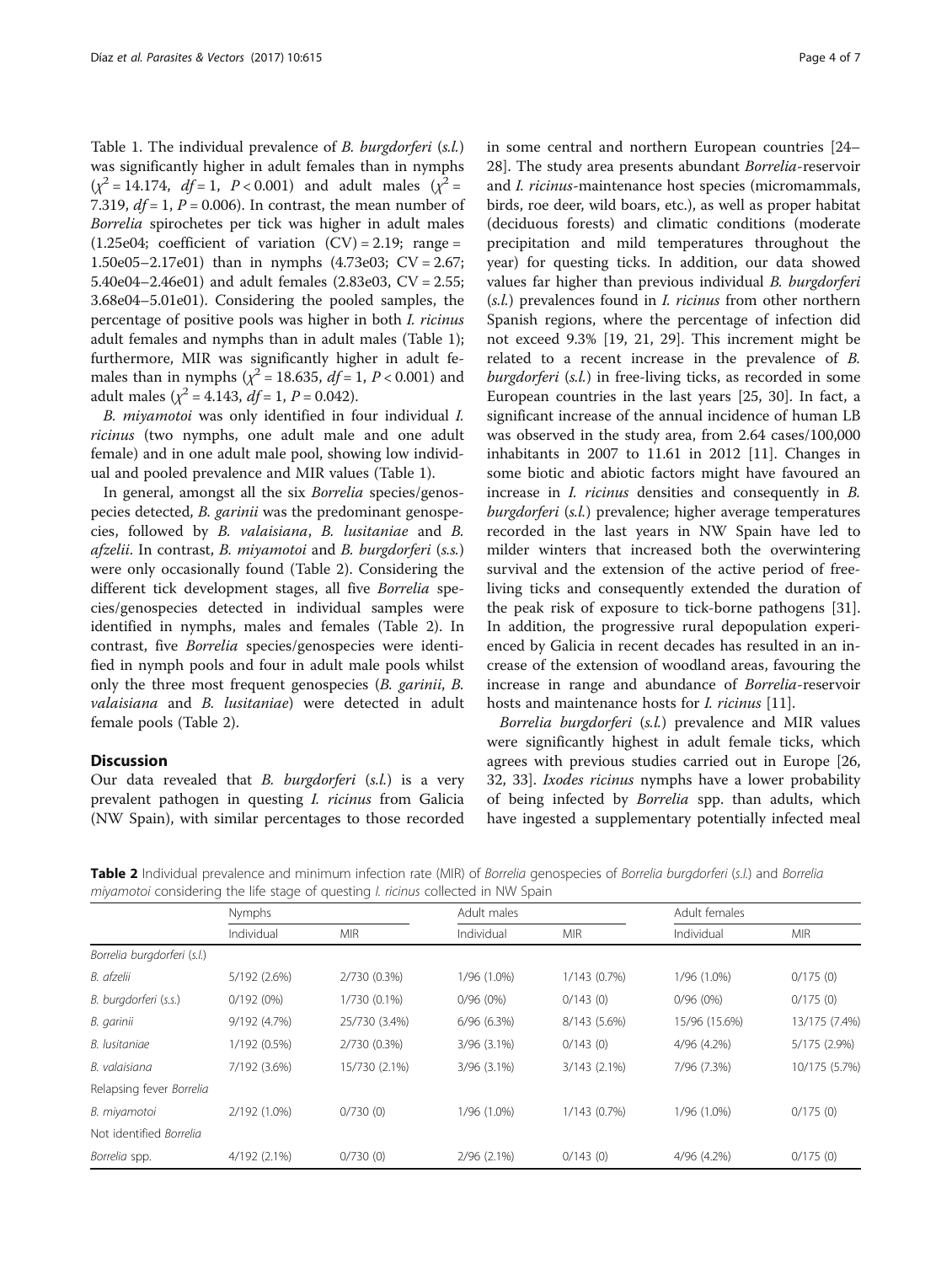<span id="page-4-0"></span>[[34\]](#page-6-0). In addition, female nymphs consume more blood than male nymphs [\[35\]](#page-6-0), which results in a higher probability to acquire bacteria.

Five *B. burgdorferi* (*s.l.*) genospecies were identified, confirming the wide B. burgdorferi (s.l.) genospecies diversity in ticks from Spain. Borrelia garinii and B. valaisiana were the predominant genospecies, which in general agrees with most studies carried out in Spain [[18, 21](#page-5-0)]. Considering that *B. garinii* is mostly associated with neuroborreliosis, our results are in agreement with the high incidence of neurological symptoms observed in LB-infected patients from the same area of study [[11](#page-5-0), [36, 37\]](#page-6-0). Borrelia garinii was also identified in articular fluid from a patient with recurrent chronic arthritis on a knee [[37\]](#page-6-0). An interesting finding was the occasional identification of *B. burgdorferi* (s.s.), even though it was reported as the predominant genospecies in some investigations performed in central and northern areas of Spain [[20,](#page-5-0) [38\]](#page-6-0). Although *B. afzelii* was previously identified in a skin biopsy from a patient with chronic erythema migrans in northwestern Spain [[36](#page-6-0)], it is worth noting that the detection of this Borrelia genospecies was not frequent in ticks of the study area. In addition, its significance in other Spanish regions was also limited [[18, 20](#page-5-0), [38](#page-6-0)]. Nevertheless, it was reported as one of the most common Borrelia genospecies in some central and northern European countries [\[39](#page-6-0)]. In Europe, the differences in geographical distribution of most B. burgdorferi (s.l.) genospecies were reported to be mainly related to an adaptation to infect particular groups of vertebrates, such as mammalian or avian hosts, but not to both, limiting transmission between different host species [[39](#page-6-0), [40\]](#page-6-0). In fact, *B. afzelii* has been frequently associated with some rodents in Europe, and *B. garinii* with some bird populations, whereas B. burgdorferi (s.s.) appear to be less specialized [\[40\]](#page-6-0).

The identified *B. burgdorferi* (s.l.) genospecies are considered amongst the most important causative agents of LB in Europe and Asia [\[41](#page-6-0)–[43\]](#page-6-0). These results are consistent with investigations reporting *I. ricinus*, the major vector of the causative agents of LB, as the main and most abundant tick species in the vegetation of the North of the Iberian Peninsula [[19](#page-5-0)–[21, 29,](#page-5-0) [44](#page-6-0)] since areas with abundant rainfall, large vegetation cover, abundant wildlife populations and grazing domestic animals provide suitable habitats for that tick species [\[45](#page-6-0)]. In contrast, I. ricinus is a tick of minor importance in drier areas of central and southern Spain where other species, such as Hyalomma lusitanicum and Dermacentor marginatus, are predominant [\[38, 44](#page-6-0)]; for this reason most of LB cases in Spain have been diagnosed in the northern regions [\[8](#page-5-0), [46, 47\]](#page-6-0).

Borrelia miyamotoi, related to the relapsing fever spirochete group, was only identified in four single ticks and in one *I. ricinus* male pool; this is the first report of this Borrelia species in free-living ticks from Spain. Despite the low percentages of B. miyamotoi detected in both the present study and in questing ticks from other European countries [\[48](#page-6-0)–[51](#page-6-0)], it must be considered that this Borrelia species has been recently identified as a human pathogen, and it can be transmitted by all tick life stages [[52](#page-6-0)]. Therefore, its presence should be taken into consideration in clinical patients.

Pooled testing is commonly used to estimate the presence of infection where the pathogen prevalence is likely low [[53\]](#page-6-0). Our results also revealed that pooled testing is useful as a first approach when no epidemiological data on the pathogen is available in a particular area. In fact, higher numbers of *B. burgdorferi* (s.l.) genospecies were identified by means of pooled testing. Nevertheless, considering that pooled results underestimate the level of infection of a pathogen when its prevalence in a population is high, individual testing should be then performed in case of a significant number of positive pools.

# Conclusions

A significant prevalence of B. burgdorferi (s.l.) genospecies was detected in questing ticks from northwestern Spain. This percentage of infection is similar to those found in some central and northern European countries, although a lower presence of B. afzelii and B. burgdorferi (s.s.) was detected in the study area. These results, together with the high incidence of LB previously diagnosed in humans from the same area in the last decade [[11\]](#page-5-0) and the high seroprevalence of *B. burgdorferi* (s.l.) in roe deer [[12](#page-5-0)] confirm that Galicia is one of the most at-risk regions for acquiring LB in Spain. In addition, the first identification of B. miyamotoi in free-living ticks from Spain should be taken into consideration in clinical patients. Further longitudinal epidemiological studies must be carried out in order to assess a possible relation between the presence of different Borrelia genospecies and the increase of the incidence of LB in this area. This information will be useful for achieving a more detailed location of risk areas for acquiring LB, leading to the optimization of the diagnosis and treatment of the disease.

# Additional file

[Additional file 1: Table S1.](dx.doi.org/10.1186/s13071-017-2574-x) Supplementary sequence information of all individual and pooled samples from *lxodes ricinus* and identified as Borrelia burgdorferi (s.l.) or Borrelia miyamotoi. Borrelia burgdorferi (s.l.) isolates were characterized at both the flagellin (fla) gene and the rrfA-rrlB intergenic spacer region (IGS); Borrelia miyamotoi isolates were characterized at the flagellin (fla) and the glycerophosphodiester phosphodiesterase (GlpQ) genes. For each isolate and gene, the amplicon length and the closest matching sequences in GenBank are included. The GenBank number of unique partial sequences is also included. (DOCX 35 kb)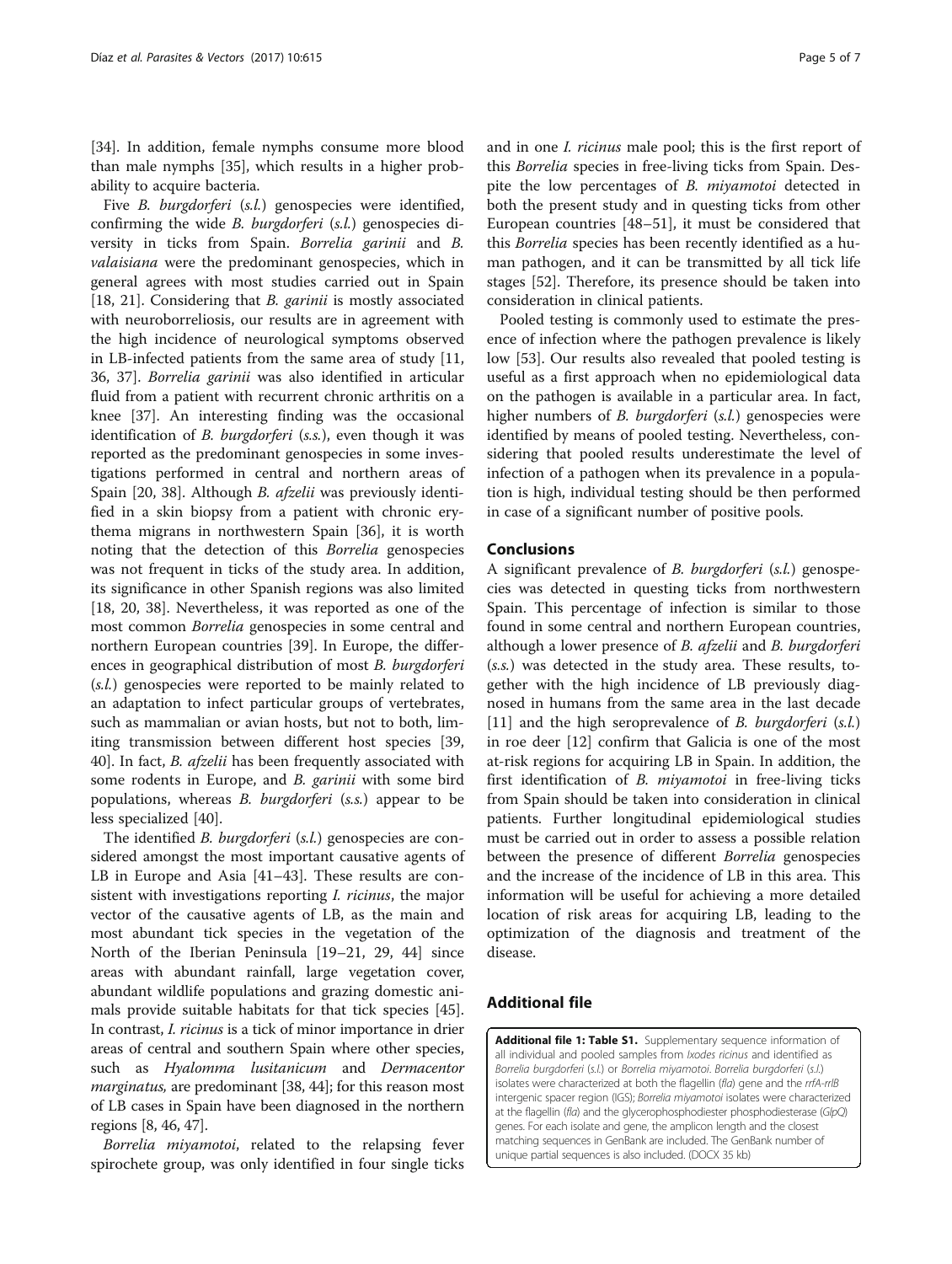#### <span id="page-5-0"></span>Acknowledgements

We would like to thank Eva Cabanelas for her invaluable help in collecting ticks.

#### Funding

This research was supported by a postdoctoral research grant (Banco de Santander, Spain) to PD and a predoctoral research grant (Xunta de Galicia, Spain) to SR and funds from the Program for consolidating and structuring competitive research groups (GRC2015/003, Xunta de Galicia, Spain).

#### Availability of data and materials

The data supporting the conclusions of this article are included within the article. A more detailed dataset used during the current study is available from the corresponding author upon reasonable request. Sequences were submitted to the GenBank database under the accession numbers MG245772–MG245790 and MG356949–MG356956.

#### Authors' contributions

PDB and PM established the final methods and design. MEVL, JMV and PD assisted with preliminary design of the study. PD, SR, APC and AP collected the ticks. SR and JMV identified the ticks. JLA and AB developed and performed the qPCR. PD, SR, GF, CML and RP performed the rest of the experiments. CML conducted the statistical analysis. PD, JMV and JLA prepared the first paper draft. All authors read and approved the final manuscript.

## Ethics approval and consent to participate

Not applicable

## Consent for publication

Not applicable

#### Competing interests

The authors declare that they have no competing interests.

#### Publisher's Note

Springer Nature remains neutral with regard to jurisdictional claims in published maps and institutional affiliations.

#### Author details

1 Departamento de Patología Animal (Grupo INVESAGA), Facultad de Veterinaria, Universidade de Santiago de Compostela, Lugo, Spain. <sup>2</sup>Exopol, Zaragoza, Spain. <sup>3</sup> Laboratorio de Vectores y enfermedades transmitidas, Facultad de Veterinaria, CENUR Litoral Norte, Universidad de la República, Salto, Uruguay. <sup>4</sup>Servicio de Pediatría, Hospital Universitario Lucus Augusti, Lugo, Spain.

#### Received: 9 August 2017 Accepted: 6 December 2017 Published online: 20 December 2017

#### References

- 1. Medlock JM, Hansford KM, Bormane A, Derdakova M, Estrada-Peña A, George JC, et al. Driving forces for changes in geographical distribution of Ixodes ricinus ticks in Europe. Parasit Vectors. 2013;6:1.
- 2. Franke J, Hildebrandt A, Dorn W. Exploring gaps in our knowledge on Lyme borreliosis spirochaetes - updates on complex heterogeneity, ecology, and pathogenicity. Ticks Tick Borne Dis. 2013;4:11–25.
- 3. Stanek G, Wormser GP, Gray J, Strle F. Lyme borreliosis. Lancet. 2012; 379:461–73.
- Stanek G, Reiter M. The expanding Lyme Borrelia complex clinical significance of genomic species? Clin Microbiol Infect. 2011;17:487–93.
- 5. Telford SR, Goethert HK, Molloy PJ, Berardi VP, Chowdri HR, Gugliotta JL, et al. Borrelia miyamotoi disease: neither Lyme disease nor relapsing fever. Clin Lab Med. 2015;35:867–82.
- 6. Krause PJ, Fish D, Narasimhan S, Barbour AG. Borrelia miyamotoi infection in nature and in humans. Clin Microbiol Infec. 2015;21:631–9.
- 7. Platonov AE, Karan LS, Kolyasnikova NM, Makhneva NA, Toporkova MG, Maleev VV, et al. Humans infected with relapsing fever spirochete Borrelia miyamotoi. Russia Emerg Infect Dis. 2011;17:1816–23.
- 8. Anda P, Rodriguez I, Delaloma A, Fernandez MV, Lozano A. A serological survey and review of clinical Lyme borreliosis in Spain. Clin Infect Dis. 1993;16:310–9.
- 9. Escudero-Nieto R, Guerrero-Espejo A. Diseases produced by Borrelia. Enferm Infec Micr Cl. 2005;23:232–40.
- 10. Croche Santander B, Sánchez Carrión A, Campos E, Toro C, Marcos L, Vargas JC, et al. Fiebre recurrente transmitida por garrapatas en área rural del sur de España. An Pediatr (Barc). 2015;82:e73–7.
- 11. Vázquez-López ME, Pego-Reigosa R, Diez-Morrondo C, Castro-Gago M, Díaz P, Fernández G, et al. Epidemiology of Lyme disease in a healthcare area in north-west Spain. Gac Sanit. 2015;29:213–6.
- 12. Pato FJ, Panadero R, Vázquez L, López CM, Díaz P, Vázquez E, et al. Seroprevalence of Borrelia burgdorferi sensu lato in roe deer (Capreolus capreolus) from northwestern Spain. J Zoo Wildlife Med. 2013;44:660–5.
- 13. Pato FJ, Vázquez L, Díez-Baños N, López C, Sánchez-Andrade R, Fernández G, et al. Gastrointestinal nematode infections in roe deer (Capreolus capreolus) from the NW of the Iberian peninsula: assessment of some risk factors. Vet Parasitol. 2013;196:136–42.
- 14. Estrada-Peña A, Bouattour A, Camicas JL, Walker AR. Ticks of domestic animals in the Mediterranean region. A guide of identification of species. 1st ed. Zaragoza: University of Zaragoza Press; 2004.
- 15. Pérez-Eid C. Les tiques. Identification, biologie, importance médicale et vétérinaire. 1st ed. Paris: TEC & DOC Lavoisier; 2007.
- 16. Barbour AG, Maupin GO, Teltow GJ, Carter CJ, Piesman J. Identification of an uncultivable Borrelia species in the hard tick Amblyomma americanum: possible agent of a Lyme disease-like illness. J Infect Dis. 1996;173:403–9.
- 17. Stromdahl EY, Williamson PC, Kollars TM, Evans SR, Barry RK, Vince MA, et al. Evidence of Borrelia lonestari DNA in Amblyomma americanum (Acari: Ixodidae) removed from humans. J Clin Microbiol. 2003;41:5557–62.
- 18. Escudero-Nieto R, Barral M, Perez A, Vitutia MM, Garcia-Perez AL, Jimenez S, et al. Molecular and pathogenic characterization of Borrelia burgdorferi sensu lato isolates from Spain. J Clin Microbiol. 2000;38:4026–33.
- 19. Barral M, Garcia-Perez AL, Juste RA, Hurtado A, Escudero R, Sellek RE, et al. Distribution of Borrelia burgdorferi sensu lato in Ixodes ricinus (Acari : Ixodidae) ticks from the Basque Country Spain. J Med Entomol. 2002;39:177–84.
- 20. Gil H, Barral M, Escudero R, Garcia-Perez AL, Anda P. Identification of a new Borrelia species among small mammals in areas of northern Spain where Lyme disease is endemic. Appl Environ Microb. 2005;71:1336–45.
- 21. Barandika JF, Hurtado A, Garcia-Sanmartin J, Juste RA, Anda P, Garcia-Perez AL. Prevalence of tick-borne zoonotic bacteria in questing adult ticks from northern Spain. Vector Borne Zoonotic Dis. 2008;8:829–35.
- 22. Derdáková M, Beati L, Pet'ko B, Stanko M, Fish D. Genetic variability within Borrelia burgdorferi sensu lato genospecies established by PCR-single-strand conformation polymorphism analysis of the rrfA-rrlB intergenic spacer in Ixodes ricinus ticks from the Czech Republic. Appl Environ Microbiol. 2003;69:509–16.
- 23. Hovius JW, de Wever B, Sohne M, Brouwer MC, Coumou J, Wagemakers A, et al. A case of meningoencephalitis by the relapsing fever spirochaete Borrelia miyamotoi in Europe. Lancet. 2013;382:658.
- 24. Pérez D, Kneubuehler Y, Rais O, Gern L. Seasonality of Ixodes ricinus ticks on vegetation and on rodents and Borrelia burgdorferi sensu lato genospecies diversity in two Lyme borreliosis-endemic areas in Switzerland. Vector Borne Zoonotic Dis. 2012;12:633–44.
- 25. Schwarz A, Hoenig V, Vavruskova Z, Grubhoffer L, Balczun C, Albring A, et al. Abundance of Ixodes ricinus and prevalence of Borrelia burgdorferi s.l. in the nature reserve Siebengebirge, Germany, in comparison to three former studies from 1978 onwards. Parasit Vectors. 2012;5:268.
- 26. Soleng A, Kjelland V. Borrelia burgdorferi sensu lato and Anaplasma phagocytophilum in Ixodes ricinus ticks in Bronnoysund in northern Norway. Ticks Tick Borne Dis. 2013;4:218–21.
- 27. Hönig V, Svec P, Halas P, Vavruskova Z, Tykalova H, Kilian P, et al. Ticks and tick-borne pathogens in south bohemia (Czech Republic) - spatial variability in Ixodes ricinus abundance, Borrelia burgdorferi and tick-borne encephalitis virus prevalence. Ticks Tick Borne Dis. 2015;6:559–67.
- 28. Vourc'h G, Abrial D, Bord S, Jacquot M, Masséglia S, Poux V, et al. Mapping human risk of infection with Borrelia burgdorferi sensu lato, the agent of Lyme borreliosis, in a periurban forest in France. Ticks Tick Borne Dis. 2016;7:644–52.
- 29. Ruíz-Fons F, Fernández-de-Mera IG, Acevedo P, Gortázar C, de la Fuente J. Factors driving the abundance of Ixodes ricinus ticks and the prevalence of zoonotic I. ricinus-borne pathogens in natural foci. Appl Environ Microb. 2012;78:2669–76.